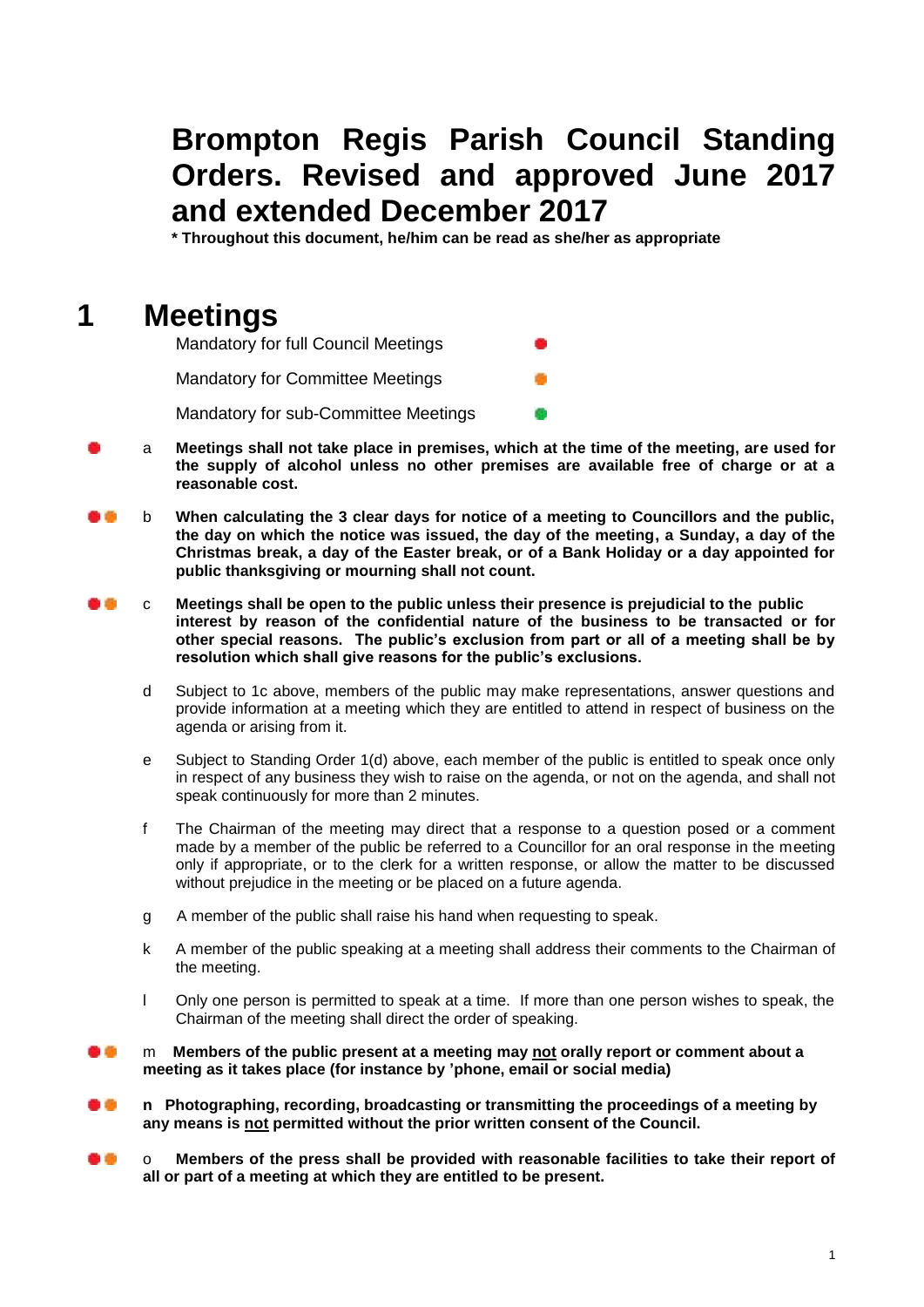- p **Subject to Standing Orders which indicate otherwise, anything authorised or required to be done by, to or before the Chairman may in the Chairman's absence be done by, to or before the Vice-Chairman.**
- q **The Chairman, if present, shall preside at a meeting. If the Chairman is absent from a meeting, the Vice-Chairman, if present, shall preside. If both the Chairman and the Vice-Chairman are absent from a meeting, a Councillor as chosen by the Councillors present at a meeting shall preside at the meeting.**
- **<b>F I Subject to a meeting being quorate all questions at a meeting shall be decided by a majority of the Councillors present and voting thereon.**
- **S** S With the exception of the election of the Chairman, the Chairman may give an original **vote on any matter put to the vote, and in the case of an equality of votes may exercise his casting vote whether or not he gave an original vote.**
- t **Unless Standing Orders provide otherwise, voting on any question shall be by a show of hands. At the request of a Councillor, the voting on any question shall be recorded so as to show whether each Councillor present and voting gave his vote for or against that question.** Such a request shall be made before moving on to the next item of business on the agenda.
- **u u** The Minutes of a meeting shall include an accurate record of the following:
	- the time and place of the meeting

- the names of Councillors present and absent, and for those absent the reasons submitted and approved for that absence

- interests that have been declared by councillors regarding business on the agenda

- whether and when a councillor left the meeting when an item in which he had disclosed an interest left the meeting if there was public participation and an outline of the representations or comments made

- the resolutions made.

- **<b>The V** The Code of Conduct adopted by the Council shall apply to Councillors in respect of the **entire meeting.**
	- **A C** w An interest arising from the Code of Conduct adopted by the Council, the existence **and nature of which is required to be disclosed by a Councillor at a meeting, shall be recorded in the Minutes. A councillor with voting rights who has a disclosable pecuniary interest, or another interest set out in the Code, in a matter being considered at a meeting is subject to statutory limitations or restrictions on the right to participate and vote on that matter.**
- x **No business may be transacted at a Council meeting unless at least one third of the whole number of members of the Council is present and in no case shall the quorum of a meeting be less than three.**
- **C**  $\bullet$  y If a meeting is or becomes inquorate no business shall be transacted. The meeting shall be adjourned and outstanding business of that meeting shall be transacted at a following meeting.

z **In addition to the annual meeting of the Council, at least three other ordinary meetings shall be held in each year on such dates and times as the Council directs.** The Council aims to meet monthly on the first Wednesday of each month. If there is no business to address meetings may be cancelled. Information on cancelled meetings is posted on the parish notice board and the community website and councillors are informed by email.

# **2 Annual Council Meetings**

*See Standing Order 1 above*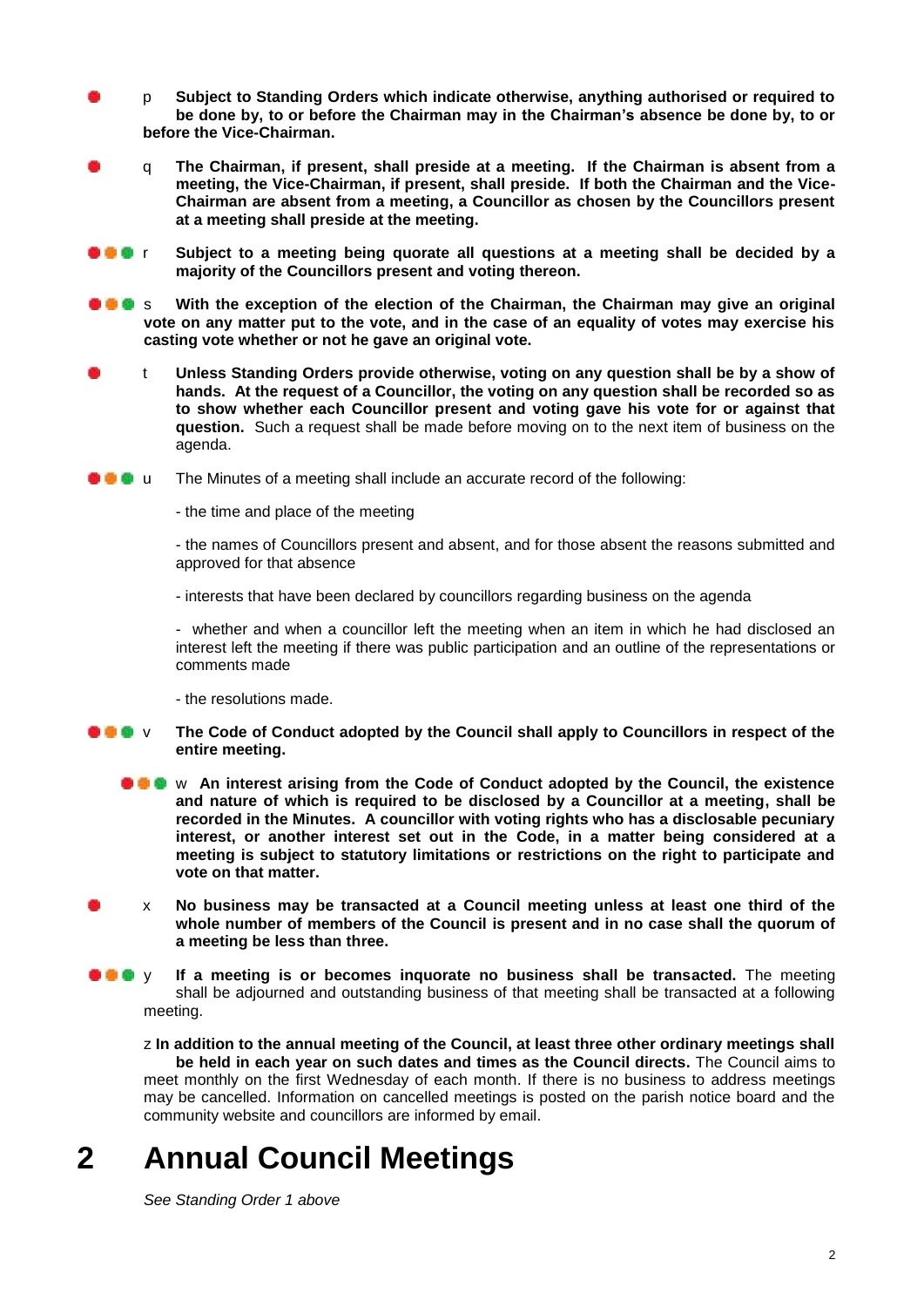- **a In an election year, the annual meeting of the Council shall be held on, or within the 14 days following, the day on which the newly elected Councillors take office.**
- **b In a year which is not an election year, the annual meeting of a Council shall be held on such day in May as the Council may direct.**
- c If no other time is fixed, the annual meeting of the Council shall take place at 7.30pm.

**d The election of the Chairman (**and Vice-Chairman if any) **of the Council shall be the first business completed. The Chairman of the Council, unless he has resigned or becomes disqualified, shall continue in Office and preside at the annual meeting of the Council.**

- **g The Vice-Chairman of the Council, if any, unless he resigns or becomes disqualified, shall hold Office until immediately after the election of the Chairman of Council at the next annual meeting of Council.**
- **h In an election year, if the current Chairman of the Council has not be re-elected as a member of the Council, he shall preside at the meeting until the successor Chairman of the Council has been elected. The current Chairman of the Council shall not have an original vote in respect of the new Chairman of the Council but must give a casting vote in the case of an equality of votes.**
- **i In an election year, if the current Chairman of the Council has been re-elected as a member of the Council, he shall preside at the meeting until a new Chairman of the Council has been elected. He may exercise an original vote in respect of the election of the new Chairman of the Council and must give a casting vote in the case of an equality of votes.**

**j In an election year the meeting shall include delivery by the Chairman and councillors of their acceptance of office forms and in other years shall include the delivery by the Chairman** (and Vice Chairman) **of acceptance of office forms.** 

# **3 Extraordinary Meetings**

See Standing Order 1 above

- a **The Chairman of the Council may convene an extraordinary meeting of the Council at any time.**
- b **If the Chairman of the Council does not, or refuses to, call an extraordinary meeting of the Council within seven days of having been requested to do so by two Councillors, those two Councillors may convene an extraordinary meeting of the Council. The statutory public notice giving the time, venue and agenda for such a meeting must be signed by the two Councillors.**
- c The Chairman of a Committee (or a sub-Committee) may convene an extraordinary meeting of the Committee or sub-Committee at any time.
- d If the Chairman of a Committee (or a sub-Committee) does not, or refuses to, call an extraordinary meeting of the Committee (or sub-Committee) within seven days of having been requested to do so by two members of the Committee (or sub-Committees), any two Councillors may convene an extraordinary meeting of a Committee (or Sub-Committee). The statutory public notice giving the time, venue and agenda showing the business to be transacted must be signed by those Councillors.

# **4 Proper Officer and Responsible Financial Officer**

The Council's Proper Officer shall fulfil the role of Responsible Financial Officer and shall be the Clerk or such other employee appointed by the Council to undertake those roles during the appointed person's absence. The Clerk and any employee appointed to act as such during absences shall fulfil the duties set out below.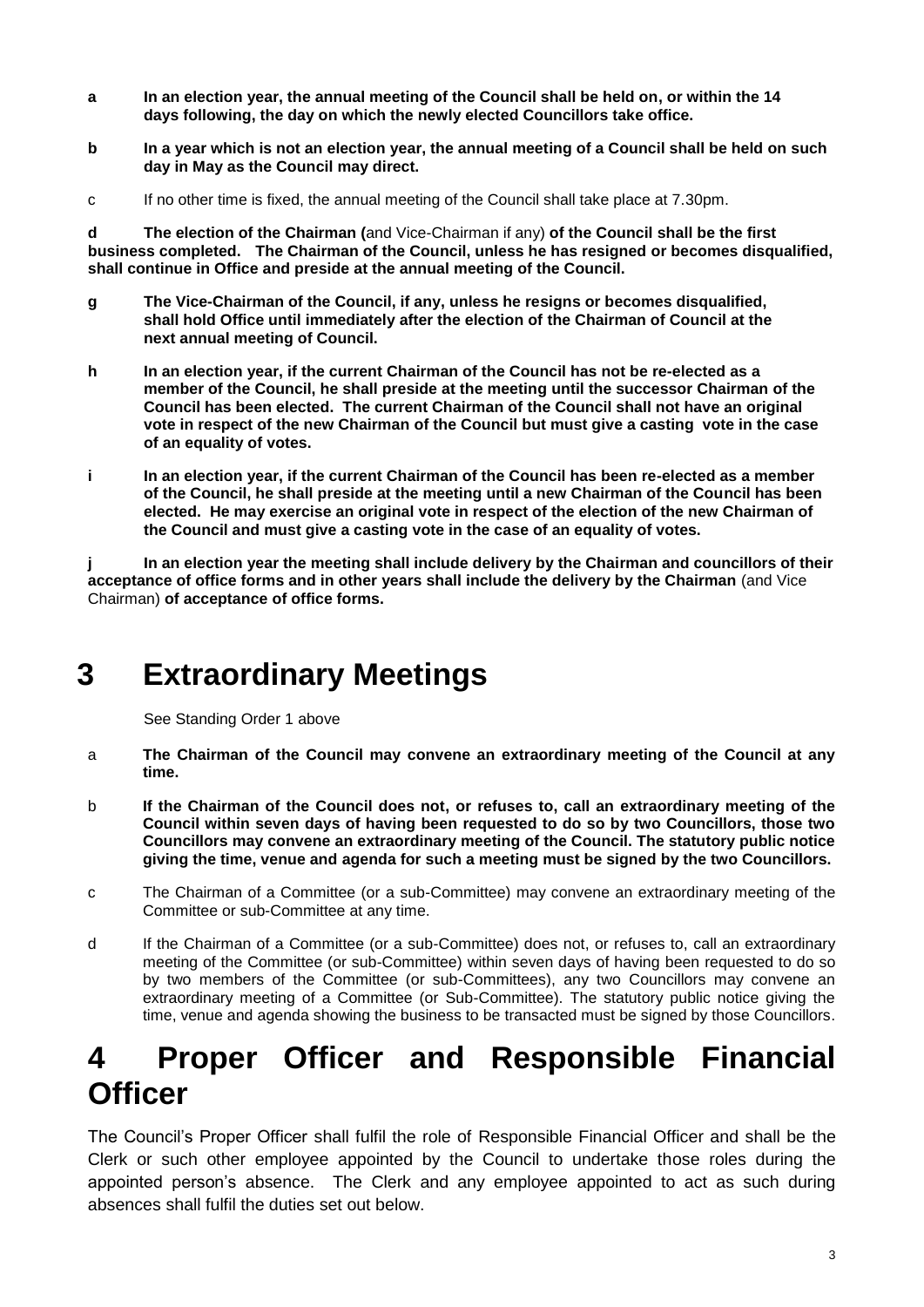- a. **At least three days (not incl the day of the meeting, the day of the summons, a Sunday, a bank holiday or a day of public mourning) before a meeting of the Council, a committee** or subcommittee **serve on Councillors, by email, hand delivery or post at their residences, a summons confirming the time, date, venue and the agenda of the meeting.**
- b. **Give public notice of the time, date, venue and agenda at least three clear days (see 5b i) before a meeting of the Council or a meeting of a Committee** or a sub-Committee
- **c. Convene a meeting of full Council for the election of a new Chairman of the Council, occasioned by a casual vacancy in that office**
- d. Make available for inspection the minutes of meetings.
- **e. Receive and retain copies of byelaws, Dog Control and other Orders made by other local authorities.**
- f. Receive and retain declaration of acceptance of office from Councillors.
- g. Retain a copy of every Councillor's register of interests and any changes to it and keep copies of the same available for inspection.
- h. Keep proper records required before and after meetings
- i. Act on decisions made at meetings, including correspondence and other representations to local organisations, individuals and local authorities.
- j. Process requests made under the Freedom of Information Act 2000 and Data Protection Act 1998, in accordance with and subject to the Council's procedures relating to the same.
- k. Receive and send general correspondence and notices on behalf of the Council except where there is a resolution to the contrary.
- l. Manage the organisation, storage of and access to information held by the Council in paper and electronic form.
- m. Arrange for authorisation, approval, and instruction regarding any payments to be made by the Council in accordance with the Council's financial regulations.
- n. Notify Councillors of planning applications notified to the Council and submit responses to them to the planning authority as instructed.
- o. Action or undertake activity or responsibilities instructed by resolution or contained in Standing Orders.

# **5. Rules of Debate**

- a Items included in an agenda shall be considered in the order that they appear on the agenda unless the order is changed at the Chairman's discretion for reason of expedience.
- b An item on the agenda shall not be considered unless it has been proposed and seconded.
- c An item on the agenda which has been suggested by a Councillor who is not present may be treated as withdrawn.
- d Items on an agenda may be amended through debate in meetings.
- e When an item is under discussion only the following actions are permitted.
	- i. To amend the item
	- ii. To proceed to the next business
	- iii. To adjourn the debate
	- iv. To put the item to a vote
	- v. To ask a person to be silent or to leave the meeting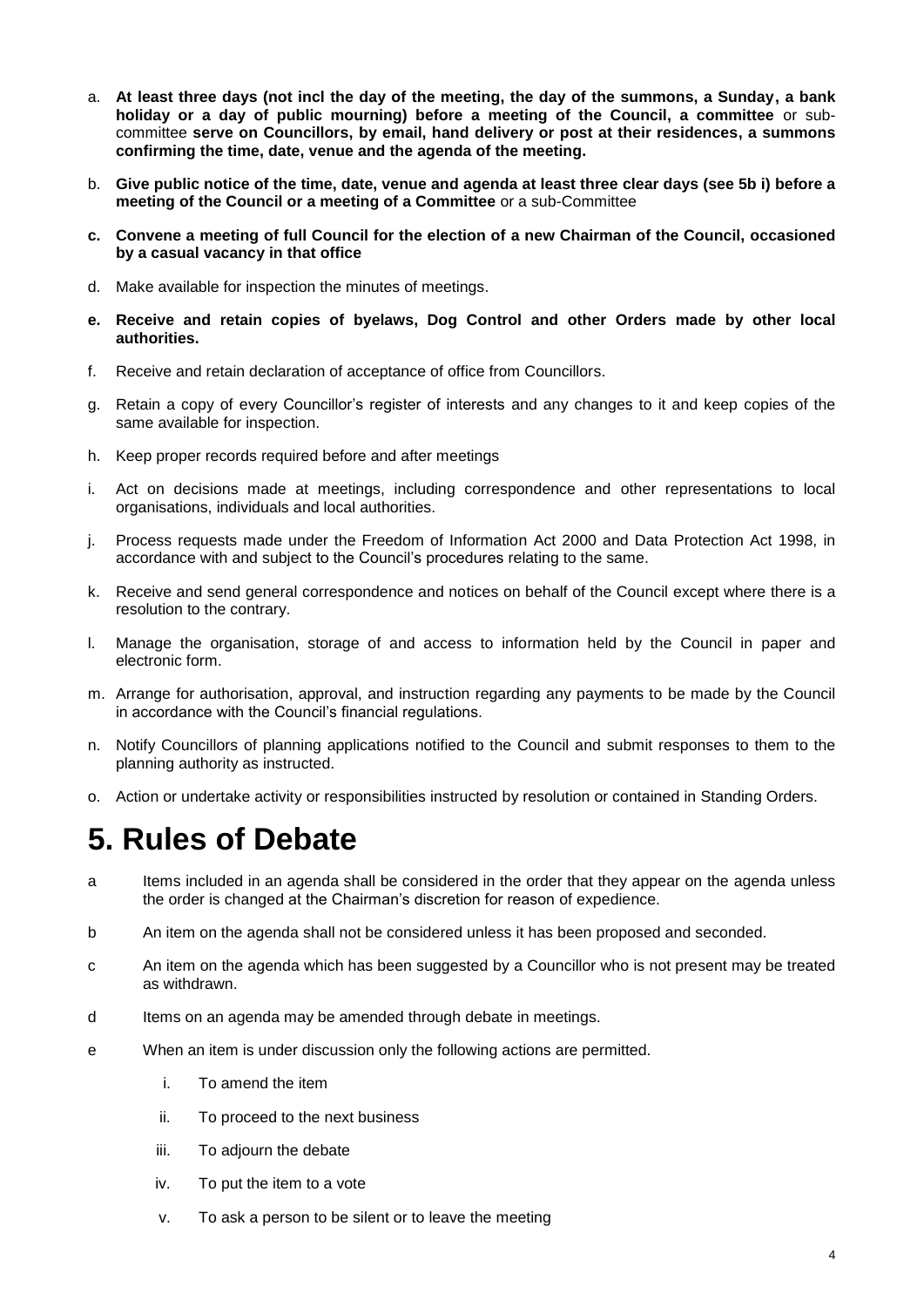- vi. To refer the item to a Committee or sub-Committee for consideration
- vii. To exclude press and public on grounds of sensitive information
- viii. To adjourn the meeting
- ix. To suspend a Standing Order, except those which are mandatory.

f Before putting an item to a vote the Chairman will first be satisfied that it has been sufficiently debated before it is seconded. The Chairman shall then call upon the councillor who raised the item to exercise or waive the right to reply and shall put the item to the vote after that right has been exercised or waived. The adjournment of a debate or of the meeting shall not prejudice the right of reply at the resumption.

## **10 Code of Conduct**

**All Councillors shall observe the Code of Conduct adopted by the Council.**

### **11 Interests**

- **a. If a councillor has a Disclosable Pecuniary Interest as defined in the Code of Conduct adopted by the Council in any matter to be considered, or being considered at a meeting then the councillor should declare that interest to the meeting as soon as it becomes apparent, disclosing the existence and nature of that interest as required. The councillor shall withdraw from the room whilst any discussion or vote takes place.**
- **b. If a councillor has a personal interest (defined in the code as "other" interest) he shall declare the interest as soon as it becomes apparent, disclosing the existence and nature of that interest as required. The councillor may still take part in the discussion and decision on the matter.**
- **c. All councillors must provide a record of their interests in a public register of interests. Councillors must inform the Clerk and the Monitoring Officer in writing within 28 days of taking office, or within 28 days of any change to their Register of Interests, of any interests which fall within the categories set out in the Code of Conduct.**
- **d. If a dispensation has been granted for a Councillor in relation to a Disclosable Pecuniary Interest then subject to the terms of the dispensation the Councillor may be relieved from the above restriction but will still be required to declare the interest to the meeting.**
- **e. An interest arising from the Code of Conduct adopted by the Council, the existence and nature of which is disclosed by a Councillor at a meeting shall be recorded in the minutes.**

## **12 Dispensations**

The power to grant dispensations is delegated to the Proper Officer of the Council, who in each case shall report on the circumstances to the Council and any Committee / Sub Committee prior to the item being considered. The provisions to grant a dispensation are that if, having had regard to all relevant circumstances, it is considered that:

- a) without the dispensation, the number of persons prohibited from participating in any particular business would be so great a proportion of the body transacting the business as to impede the transaction of the business; or
- b) granting the dispensation is in the interests of the persons living in the Council area; or
- c) It is otherwise appropriate to grant a dispensation.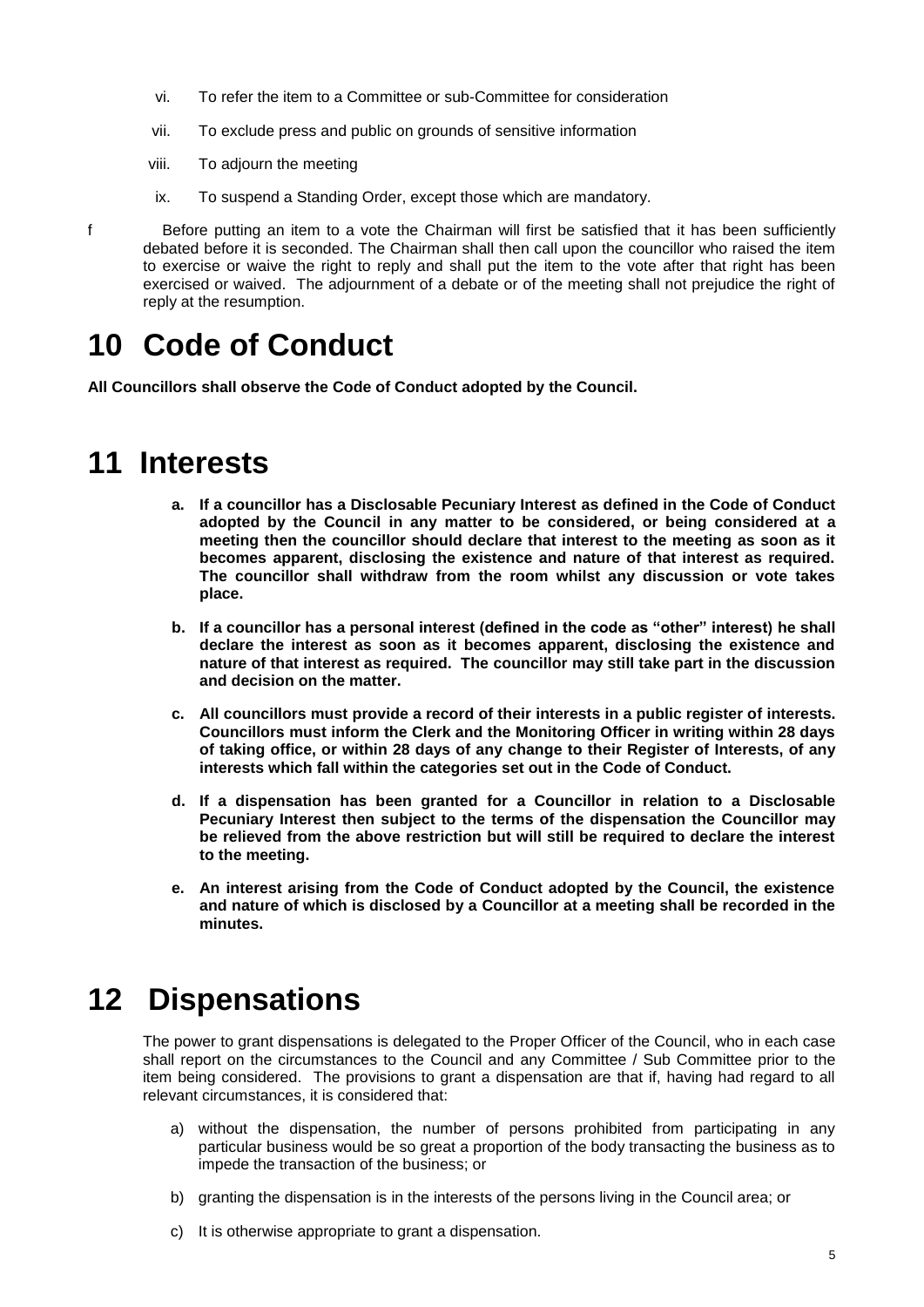# **13 Non-attendance at meetings – 6 month rule**

**A Councillor failing throughout six consecutive meetings of Council, its Committees, sub-Committees or working parties, ceases automatically to be a member of the Council unless a satisfactory excuse exists, or absence is because of a reason approved by the Council before expiry of the period. The period begins from the date of the last attendance.**

## **14 Urgent Business**

**When a decision is, in the opinion of the Chairman of the Council or a Committee Chairman too urgent to await the next appropriate meeting or is significant but cannot wait for calling a special meeting or the next ordinary meeting, the following procedure will be followed.**

- A clear statement of the decision required, together with relevant background information, shall be circulated in writing to all Councillors or relevant Committee members, seeking their opinion by a specified deadline.
- If, by the specified deadline at least two-thirds of the Councillors have indicated that they would support one particular decision, this may be taken as a reasonable indication of the likely decision which would be made and any necessary action is taken accordingly.
- Confirmation of the decision will be sought at the next appropriate meeting.

# **15 Urgent non-controversial decisions**

Any decision which, in the opinion of the Chairman of the Council or a Committee and the Clerk, is urgent and of a non- controversial nature may be made by the Chairman in consultation with the Vice Chairman and Clerk and all such decisions are reported to the next meeting of the Council or appropriate Committee for confirmation.

## **16 Delegation of Decision**

Where the Council or a Committee is unable to make a decision during a meeting for whatever reason, it may defer with delegated authority to the Clerk working in consultation with the Chairman or relevant Committee Chairman, subject to any criteria which may be agreed by the Council or Committee.

# **17 Questions**

A Councillor may seek an answer to a question concerning any business of the Council provided ten clear days' notice of the question has been given to the Clerk.

## **18 Minutes**

- a If a copy of the draft minutes of a preceding meeting has been circulated to Councillors no later than the day of service of the summons to attend the scheduled meeting they shall be taken as read.
- b No discussion of the draft minutes of a preceding meeting shall take place except in relation to their accuracy. A motion to correct an inaccuracy in the minutes may be raised in the next following meeting or by email prior to that meeting. Amendments will be discussed by Council and approved or not.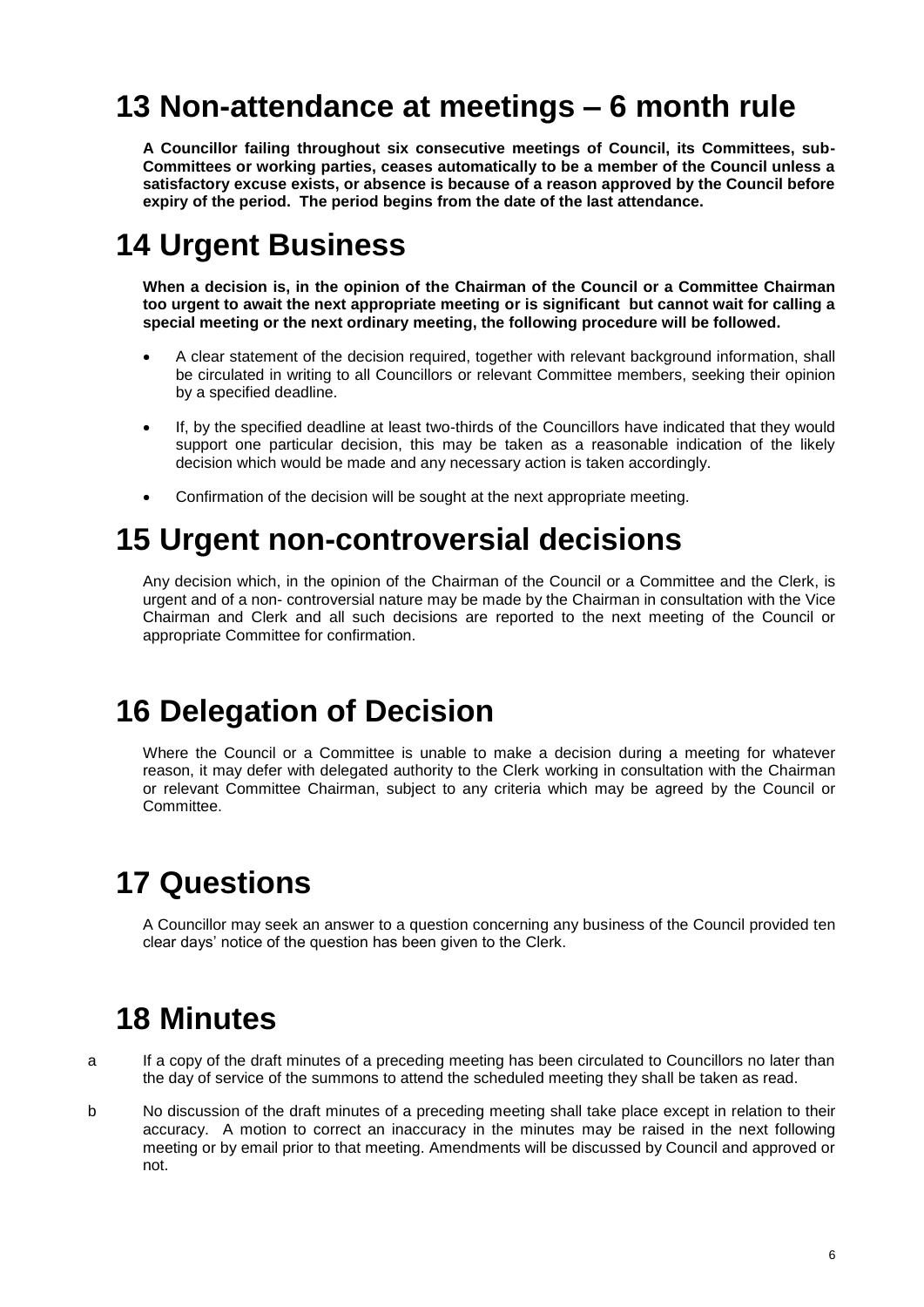- c Minutes, including any amendments to correct their accuracy, shall be confirmed by resolution of the next meeting and shall be signed by the Chairman of the meeting and stand as an accurate record of the meeting to which the minutes relate.
- d If the Chairman of the meeting does not consider the minutes to be an accurate record of the meeting to which they relate, the minutes are signed and a paragraph in the following terms or to the same effect is added by the Chairman:

"The Chairman of this meeting does not believe that the minutes of the meeting of the  $($ ) held on [date] in respect of ( ) were a correct record but his view was not upheld by the majority of the ( ) and the minutes are confirmed as an accurate record of the proceedings".

e Upon a resolution which confirms the accuracy of the minutes of a meeting, any previous draft minutes or recordings of the meeting are destroyed.

# **19 Disorderly conduct**

- a No person shall obstruct the transaction of business at a meeting or behave offensively or improperly.
- b If, in the opinion of the Chairman, there has been a breach of Standing Order 18(a) above, the Chairman shall express that opinion and thereafter any Councillor (including the Chairman) may move that the person is silenced or excluded from the meeting, and the motion, if seconded, shall be put forthwith and without discussion.
- c If a resolution made in accordance with Standing Order 18(b) above, is disobeyed, the Chairman may take such further steps as may reasonably be necessary to enforce it and/or may adjourn the meeting.

# **20 Rescission of previous resolutions**

- a A resolution (whether affirmative or negative) of the Council shall not be reversed within six months of its making except either by a special motion, the written notice thereof bears the names of at least four Councillors, or by a motion moved in pursuance of the report or recommendations of a Committee.
- b When a special motion or any other motion moved pursuant to Standing Order 19(a) above has been disposed of, no similar motion may be moved within a further six months.

# **21 Voting – General and on Appointments**

- a Councillors shall vote by show of hands or, if at least two members request, by signed ballot.
- b If a Councillor so requires the Clerk shall record the names of the Councillors who voted on any questions so as to show whether they voted for or against it. Such a request must be made before moving onto the next business.
- c Where more than two persons have been nominated for a position to be filled by the Council and none of those persons has received an absolute majority of votes in their favour, the name of the person having the least number of votes shall be struck off the list and a fresh vote taken. This process shall continue until a majority of votes is given in favour of one person. Any tie may be settled by the Chairman's casting vote.

# **22 Expenditure**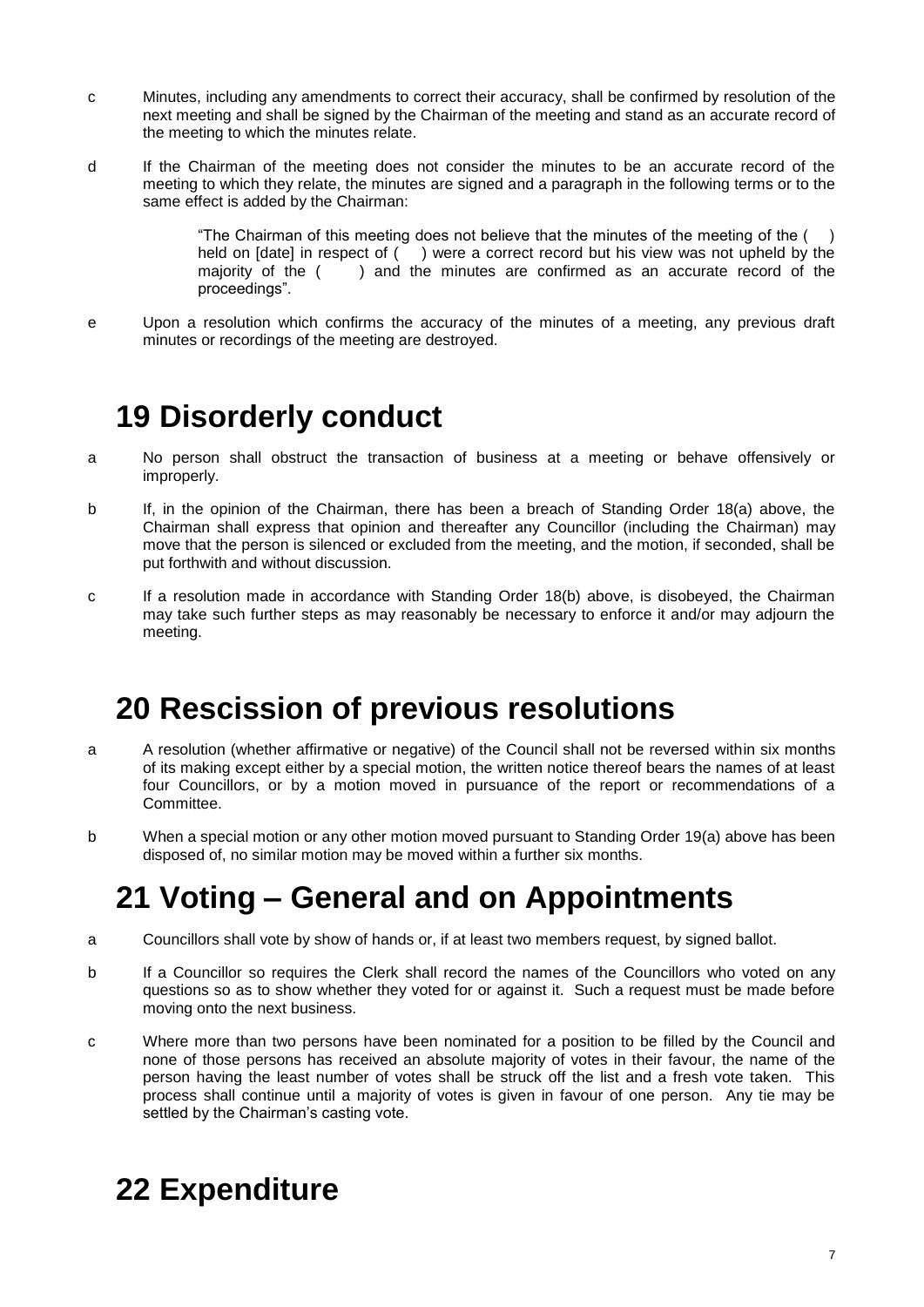- a Any expenditure incurred by the Council shall be in accordance with the Council's financial regulations.
- b **The Council's financial regulations shall be reviewed once a year.**
- c **The Council's financial regulations may make provision for the authorisation of the payment of money in exercise of any of the Council's functions to be delegated to a Committee, sub-Committee or to an employee.**

### **23 Execution and sealing of legal deeds**

- a A legal deed shall not be executed on behalf of the Council unless the same has been authorised by a resolution in a full Council meeting.
- b In accordance with a resolution made under Standing Order 22(a) above, any two Councillors, may sign, on behalf of the Council, any deed required by law and the Proper Officer shall witness their signatures.

### **24 Committees**

*See also Standing Order 1 above.*

The Council may, at its annual meeting, appoint standing Committees and may at any other time appoint such other Committees as may be necessary, and:

- a. Shall determine their terms of reference,
- b. May permit Committees to determine the dates of their meetings,
- c. Shall appoint and determine the term of office of Councillor or non-Councillor members of such a Committee (unless the appointment of non-Councillors is prohibited by law) so as to hold office no later than the next annual meeting,
- d. May appoint substitute Councillors to a Committee whose role is to replace ordinary Councillors at a meeting of a Committee if ordinary Councillors of the Committee have confirmed to the Proper Officer before the meeting that they are unable to attend.

May in accordance with Standing Orders, dissolve a Committee at any time.

## **25 Sub-Committees**

*See also Standing Order 1 above.*

Unless there is a Council resolution to the contrary, every Committee may appoint a sub-Committee whose terms of reference and member shall be determined by resolution of the Committee.

## **26 Advisory Committees**

*See also Standing Order 1 above.*

The Council may appoint advisory Committees comprised of a number of Councillors and non-Councillors.

# **27Accounts and Financial Statement**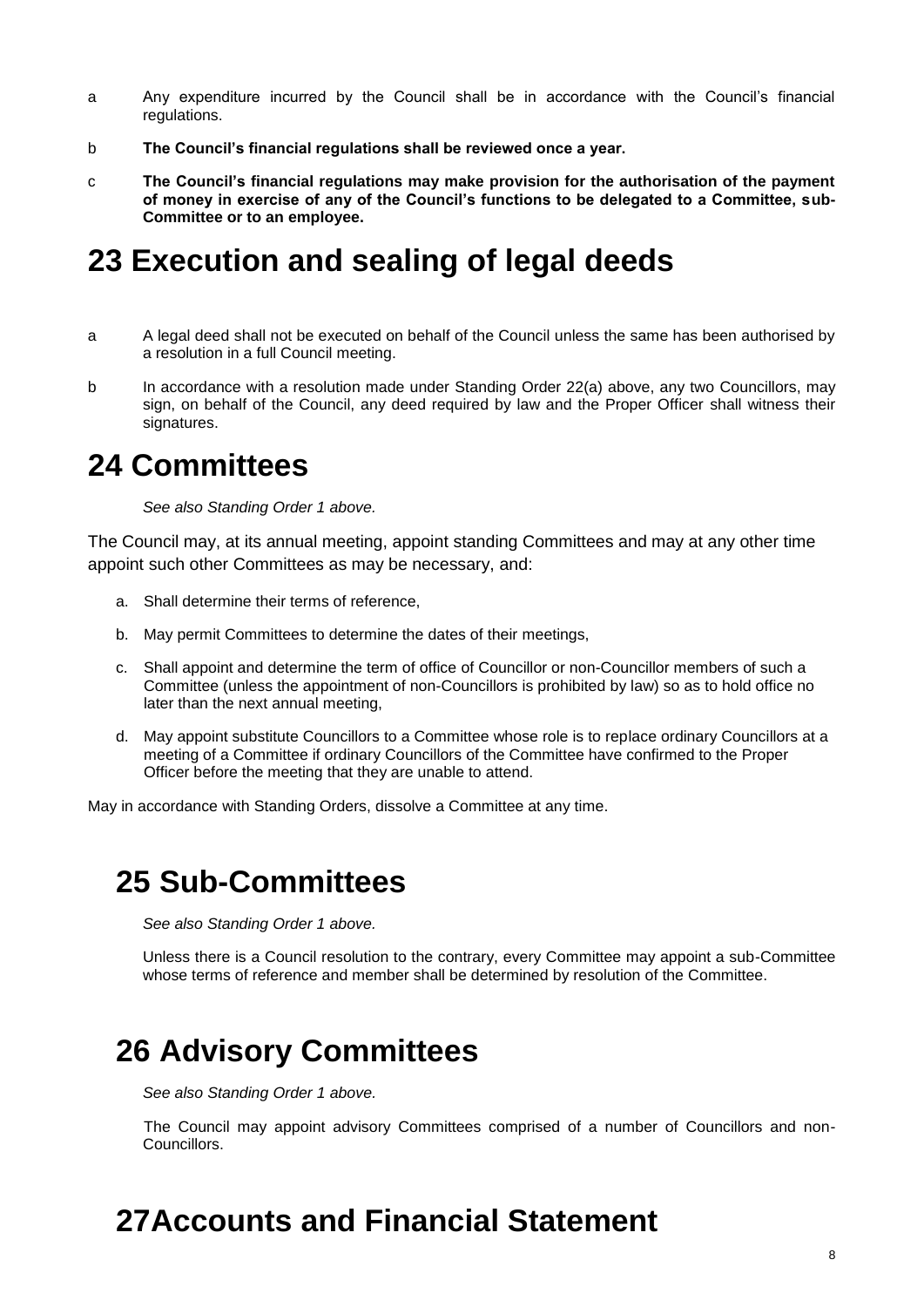- a All payments by the Council shall be authorised, approved and paid in accordance with the Council's financial regulations, which shall be reviewed at least annually.
- b The Responsible Financial Officer shall supply to each Councillor as soon as practicable after 31<sup>st</sup> March in each year a statement summarising the Council's receipts and payment for the previous year. This statement should include a comparison with the receipts and payments for the previous year. A Financial Statement prepared on the appropriate accounting basis (receipts and payments, or income and expenditure) for a year to 31st March shall be presented to each Councillor before the end of the following month of May. The Statement of Accounts of the Council which is subject to both internal and external audit, including the annual governance statement, shall be presented to Council for formal approval before 30<sup>th</sup> June. If circumstances dictate, the date may be extended with permission from Council and the appointed external auditor.
- c All accounts for payment and claims upon the Council shall be laid before the Council.
- d Orders of payment shall be authorised by resolution of the Council and signed by two members.

# **28 Estimates / Precepts**

- a **The Council shall approve a budget for the coming financial year** before the end of January.
- b The Council shall approve its Precept for the coming financial year in good time and in accord with the requirements of the higher tier authority requiring that information.

# **29 Canvassing of and recommendations by Councillors**

- a Canvassing Councillors or the members of a Committee or sub-Committee, directly or indirectly, for appointment to or by the Council shall disqualify the candidate from such an appointment. The Proper Officer shall disclose the requirements of this Standing Order to every candidate.
- b A Councillor or a member of a Committee or sub-Committee shall not solicit a person for appointment to or by the Council or recommend a person for such appointment or promotion; but, nevertheless, any such person may give a written testimonial of a candidate's ability, experience or character for submission to the Council with an application for appointment.
- c This Standing Order shall apply to tenders as if the person making the tender were a candidate for an appointment.

# **30 Inspection of documents**

- a Subject to Standing Orders to the contrary or in respect of matters which are confidential, a Councillor may, for the purpose of his official duties (but not otherwise), inspect any document in the possession of the Council or a Committee or a sub-Committee, and request a copy for the same purpose.
- b. The minutes of meetings of the Council, its Committees or sub-Committees shall be available for inspection by Councillors
- c. The Council is registered with the Information Commissioner as a Data Controller and the Parish Clerk is responsible for ensuring data protection regulations are met. The data protection policy, a statement regarding freedom of information and the Council's publication scheme form annexes 1 and 2 to this document.

# **31 Confidential business**

- a Councillors shall not disclose information given in confidence, or which they believe, or ought to be of a confidential nature.
- b A Councillor in breach of the provisions of Standing Order 31(a) above may be removed form a Committee or a sub-Committee by a resolution of the Council.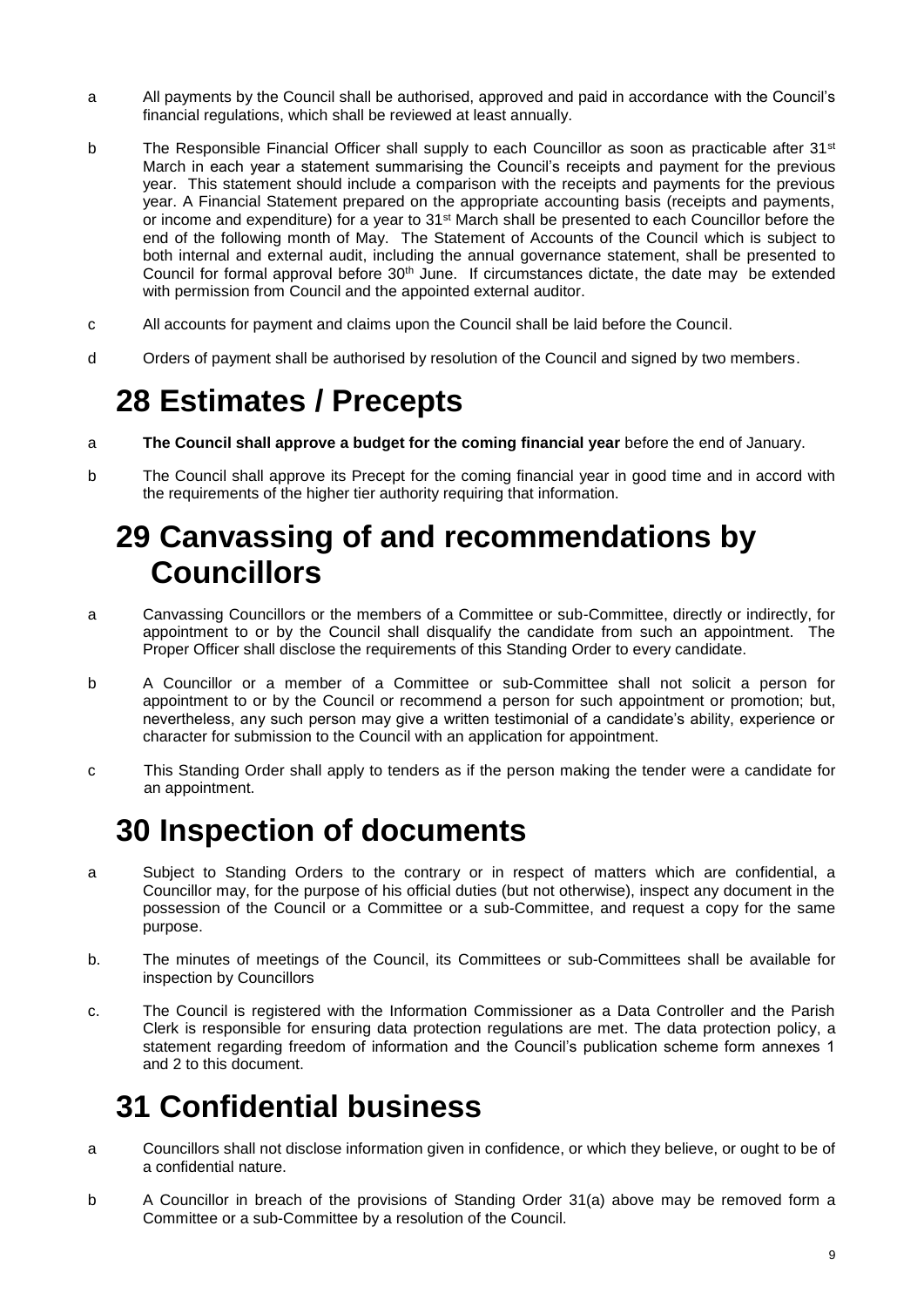c. The Council implements the requirements of data protection legislation. See para 30 and 34 and Annexes 1 and 2.

## **32 The General Power of Competence**

- a Before exercising the power to promote the General Power of Competence, a meeting of the full Council shall have passed a resolution to confirm it has satisfied the prescribed statutory criteria required to qualify as an eligible parish Council.
- b The Council's period of eligibility begins on the date that the resolution under Standing Order 32(a) above was made and expires on the day before the annual meeting of the Council that takes place in a year of ordinary elections.
- c After the expiry of its preceding period of eligibility, the Council continues to be an eligible Council solely for the purpose of completing any activity undertaken in the exercise of the General Power of Competence which was not completed before the expiry of the Council's preceding period of eligibility referred to in Standing Order 32(b) above.

# **33 Matters affecting Council employees**

- a. If a meeting considers any matter personal to a Council employee, it shall not be considered until the meeting has decided whether or not the press and public shall be excluded pursuant to Standing Order  $1(c)$  above.
- b. Any matters related to employment, grievance or disciplinary matters will follow ACAS guidelines.
- c. Any persons responsible for all or part of the management of a Council employee shall keep written records of all meetings relating to their performance, capabilities, grievance and disciplinary matters.
- d. The Council shall keep secure all written records relating to employees
- e. Records documenting reasons for an employee's absence due to ill health or details of a medical condition shall be made available only to those persons with responsibility for the same.
- f. Only persons with line management responsibilities shall have access to employee records referred

## **34 Freedom of Information Act 2000**

All requests for information held by the Council shall be processed in accordance with the Freedom of Information Act 2000. See para 30 and Annexes 1 and 4

## **35 Relations with the press/ media**

- a. The Council welcomes the interest of the press and media in its work and in attending meetings..
- b. Neither the clerk or any councillor shall speak to, or contact, representatives of the press or media on behalf of the Council without the prior agreement of the Council to do so. In urgent situations the agreement of the Chairman shall be sought.

# **36 Liaison with District and County Councillors**

An invitation to attend ordinary meetings of the Council shall be sent, together with the minutes of the previous meeting, to the Councillors of the District and County Council representing the parish.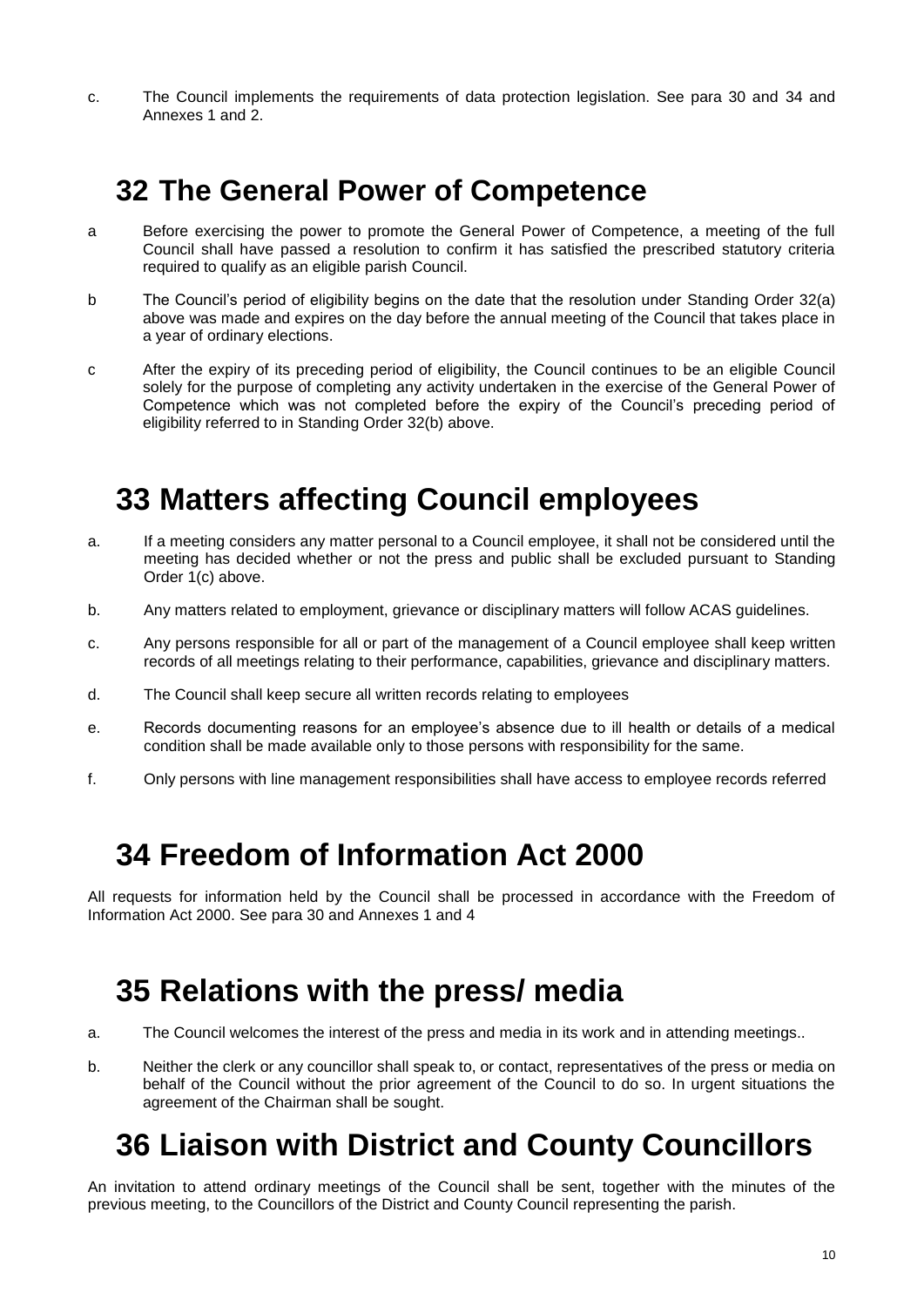# **37 Financial matters**

The Council shall review and approve financial controls, accounts and accounting information.

## **38 Allegations of breaches of the Code of Conduct**

- a On receipt of a notification that there has been an alleged breach of the Code of Conduct the Proper Officer shall refer it to the District Council Monitoring Officer.
- b. Where the notification relates to a complaint made by the Proper Officer, the Proper Officer shall notify the Chairman of Council of that fact, who, upon receipt of such notification, shall nominate a person to assume the duties of the Proper Officer and who shall continue to act in respect of that matter until the complaint is resolved.
- c. Where a notification relates to a complaint made by an employee (not being the Proper Officer) the Proper Officer shall ensure that the employee in question does not deal with any aspect of the complaint.
- d. The subject matter of notification shall be confidential and, insofar as it is possible to do so by law, the Council (including the Proper Officer and the Chairman and Vice- Chairman of the Council shall take steps considered necessary to maintain confidentiality).

# **39 Other complaints**

Annex 3 sets out the Council's Complaints Policy.

## **40Variation, revocation and suspension of Standing Orders**

- a. Any or every part of the Standing Orders, except those which are mandatory by law, may be suspended by resolution in relation to any specific item of business.
- b. A motion to permanently add to vary or to revoke one or more of the Council's Standing Orders not mandatory by law shall not be carried unless two-thirds of the Councillors at a meeting of the Council vote in favour of the same.

# **41 Standing orders to be given to Councillors**

- a. The Council's Standing Orders shall be made available to all Councillors.
- b. The Chairman's decision as to the application of Standing Orders at meetings shall be final.
- c. A Councillor's failure to observe Standing Orders more than three times in one meeting may result in their exclusion from the meeting.

#### **Adopted by Council**

**Date:**

**Signed:……………………………………………………………………….Chairman**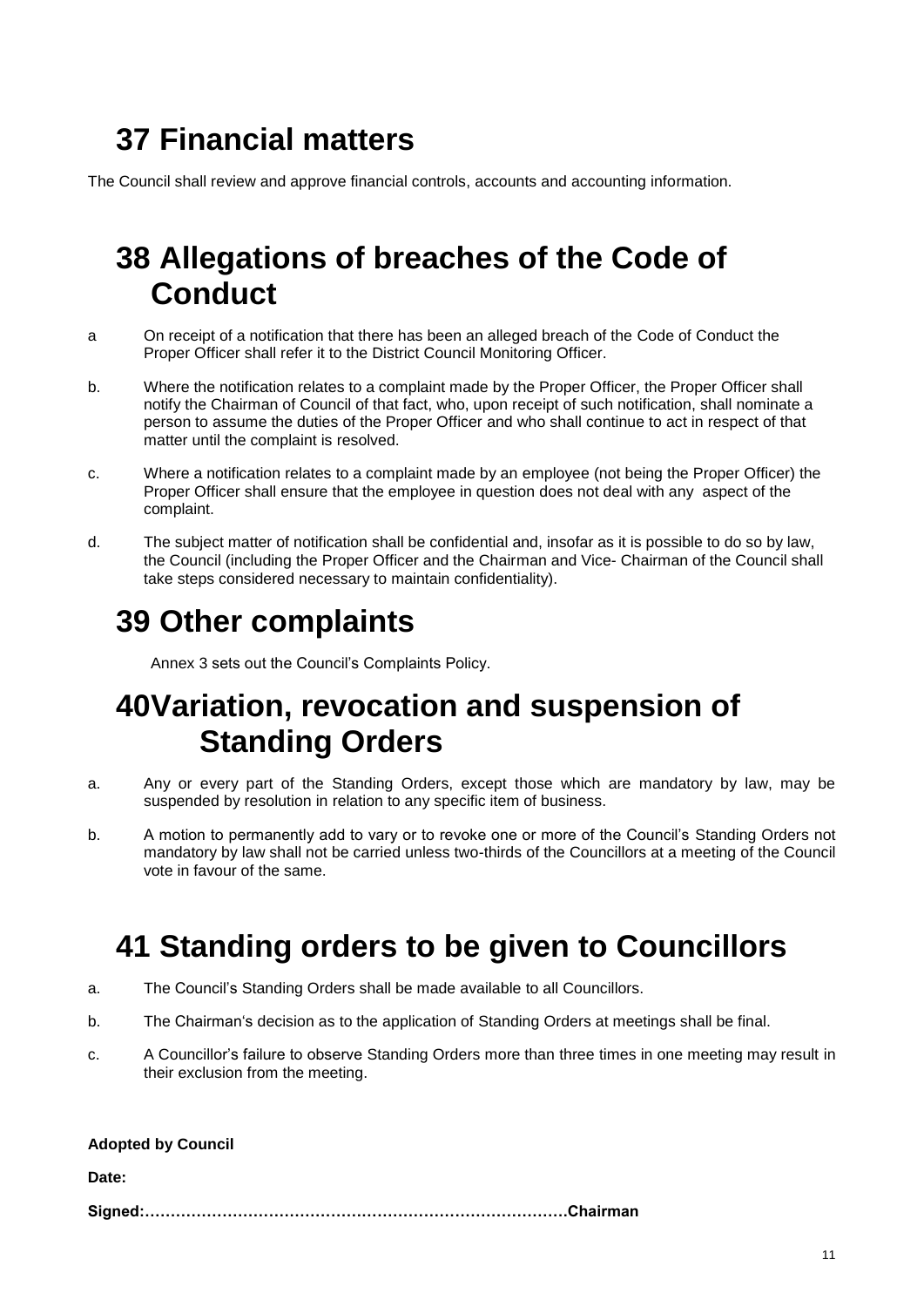### **Annex 1: Policies on Data Protection, Information Security and Records Management**

### **DATA PROTECTION**

Brompton Regis Parish Council aims to ensure that as far as is reasonable practicable:

- Everyone sharing information with the Parish Council is confident that information storage and data protection conform with current legislation
- Wherever information is held and however it is stored the requirements of current legislation are met
- Individuals' rights to privacy and the collection and handling of personal information meets the standards defined in current legislation

The Parish Council adheres to the principles of data protection as detailed in the Data Protection Act 1998 and therefore will ensure that personal data are:

- processed fairly and lawfully
- obtained only for lawful and specific purpose(s)
- adequate, relevant and not excessive in relation to the purpose for which it was collected
- accurate and where necessary kept up to date
- kept for no longer than is necessary for the purpose for which it was collected
- processed in accordance with the rights of the data subjects
- kept securely.

### **INFORMATION SECURITY**

When using or storing personal data the Parish Council will ensure that:

- we meet the requirements of current legislation regarding safe storage, access and use
- personal data are accurate and up to date and any errors are corrected effectively and promptly
- personal data are deleted/destroyed when no longer needed
- personal data are kept secure and protected from unauthorised disclosure or access
- current legislation regarding data protection is considered when data are used

We will meet the requirements of current legislation regarding the rights of people about whom the Parish Council holds data.

### **RECORDS MANAGEMENT**

Efficient management of records and security of information is necessary to comply with the parish Council's legal and regulatory obligations and to contribute to the Council's effectiveness, including: the Freedom of Information Act 2000, the Data Protection 1998.

This document sets out how we manage the information and records we hold and ensure that information is secure.

The Parish Clerk has overall responsibility for the safe and effective management and storage of the Parish Council's records and information.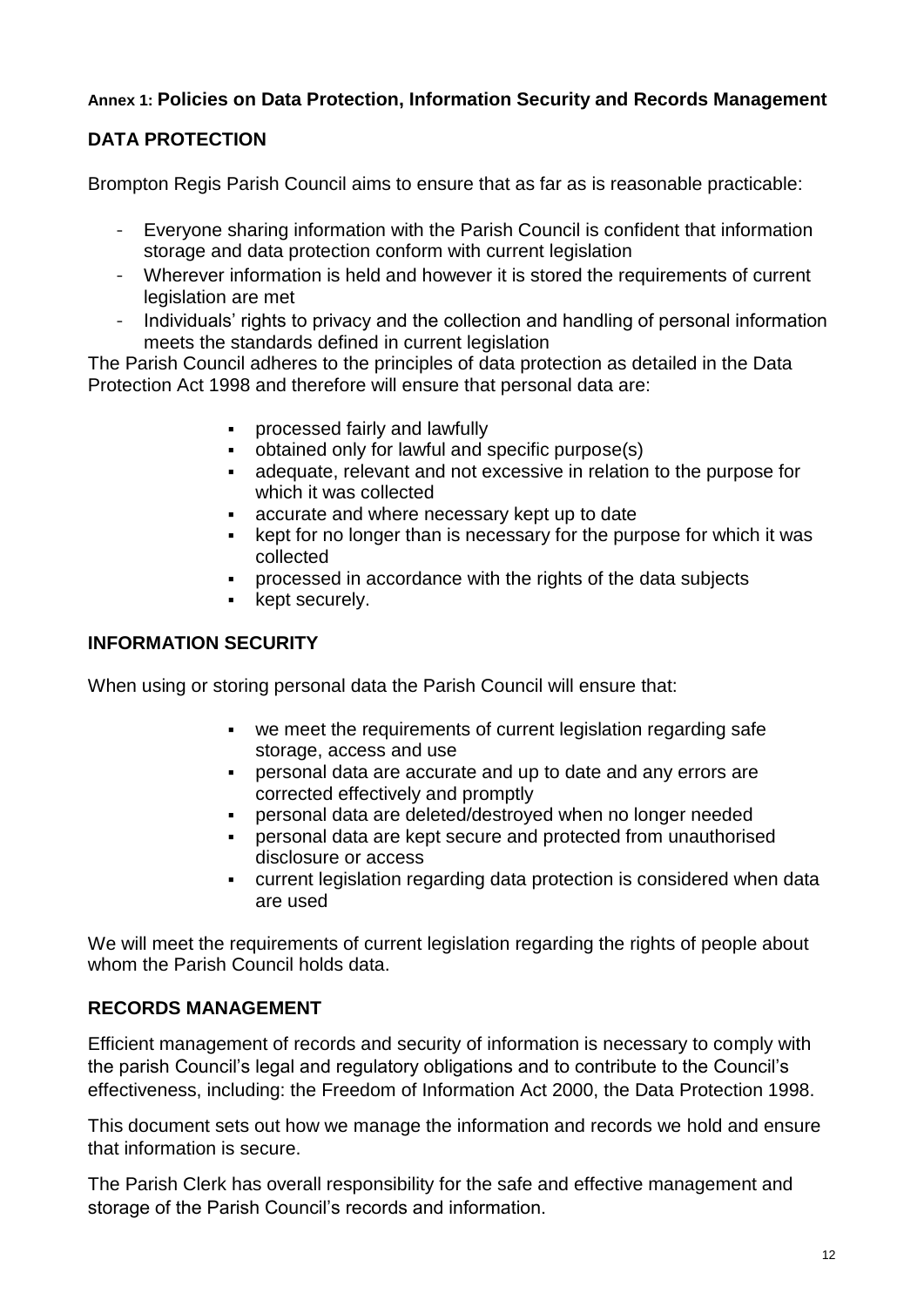Parish Councillors who hold records or information must also implement the policy.

### **Retention timeframe**

Audit returns and reports: 5 years Copies of planning applications: retained until the development has been completed. Copies of planning or other appeals: retained until the decision has been implemented. Copies of local statutory planning and other documents: retained while current. Correspondence: 6 years, followed by Clerk's discretion Employer's liability: 50 years Financial records and documents, including bank statements and tenders: 7 years. Insurance policies: 6 years Minutes: indefinite Public liability: 21 years Title deeds, leases, contracts: indefinite Wages records: 12 years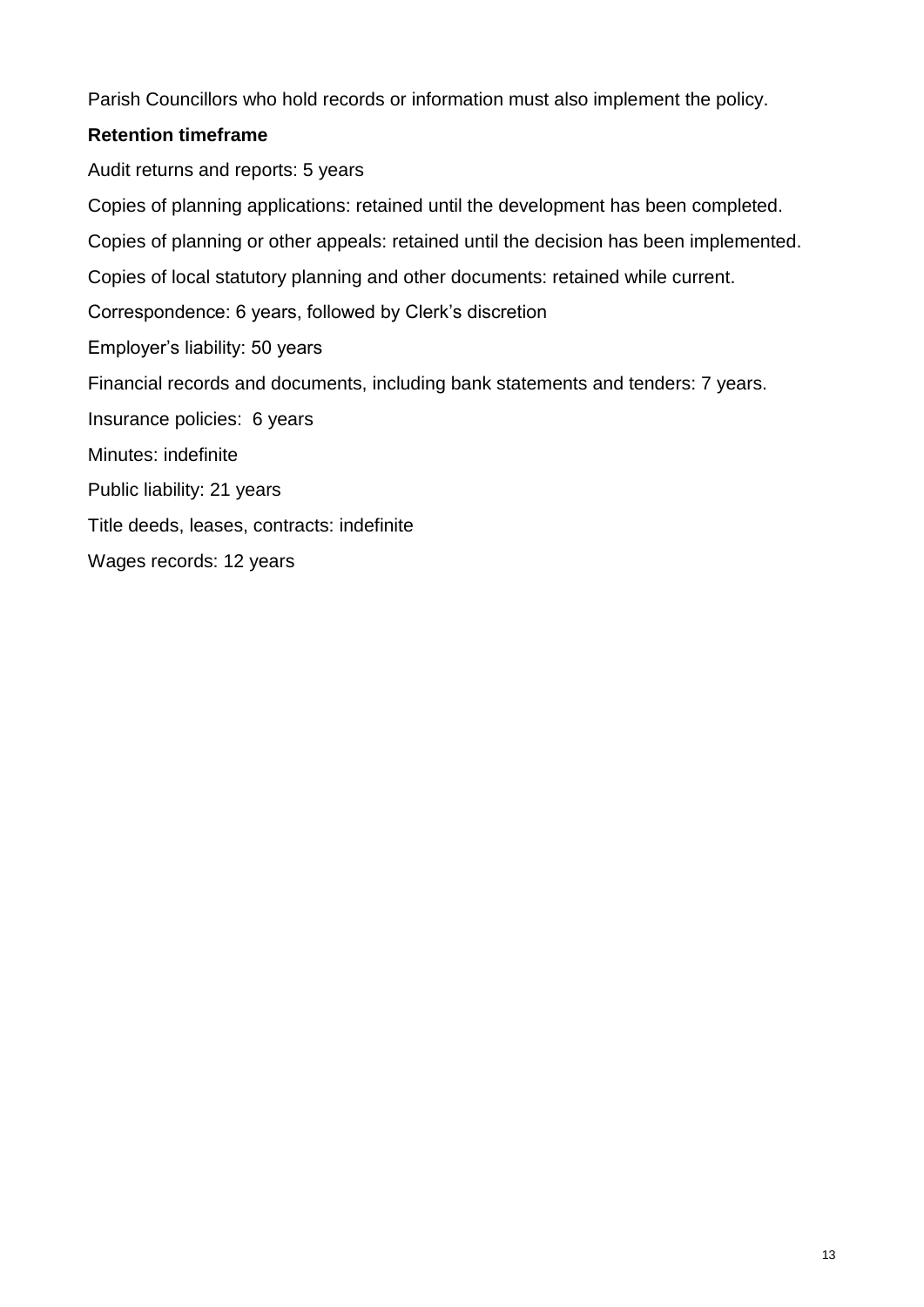### **Annex 2: Information available from Brompton Regis Parish Council under the Council's publication scheme (based on the ICO model scheme). 2017.**

### **How the information can be obtained**

On the Brompton Regis community website. Paper copies may be consulted by arrangement with the Clerk at a mutually convenient location.

### **Formats in which the information may be made available: on request and in an agreed timeframe**

Large print

#### **Cost**

Free to access and download documents on the community website Paper copies are free to read by arrangement with the Clerk. Paper copies requested are charged at copying cost, plus P&P if required.

### **Contact details: Brompton Regis Parish Clerk**

[brpcclerk@gmail.com](mailto:brpcclerk@gmail.com) tel: 01984 641706 3 Sminhays Cottages, Brendon Hill, Watchet TA23 0LG

| The information we publish                                                                                                                                                             | <b>Additional</b><br>provision of<br>information | <b>Costs of</b><br>additional<br>provision |
|----------------------------------------------------------------------------------------------------------------------------------------------------------------------------------------|--------------------------------------------------|--------------------------------------------|
| Class1 - Who we are and what we do                                                                                                                                                     |                                                  |                                            |
| Names of and contacts for Parish Councillors<br>Name and contact details for the Parish Clerk and<br>Parish Council Chairman<br>The address of the Brompton Regis Community<br>website | Parish<br><b>Noticeboards</b>                    | None                                       |
| Class 2 – What we spend and how we spend it                                                                                                                                            |                                                  |                                            |
| Information related to the current and previous<br>financial year as follows.                                                                                                          |                                                  |                                            |
| Annual return and internal and external audit reports<br><b>Budget</b><br>Precept                                                                                                      |                                                  |                                            |
| Grants given and received, stated within the accounts<br>and budget                                                                                                                    |                                                  |                                            |
| Items of expenditure of £100 and over                                                                                                                                                  |                                                  |                                            |
| List of any contracts awarded and value of contract<br>Parish councillors' expenses paid                                                                                               |                                                  |                                            |
| Class 3 – What our priorities are and how we are                                                                                                                                       |                                                  |                                            |
| doing                                                                                                                                                                                  |                                                  |                                            |
| Forecast of expenditure in year<br>Annual or other reports                                                                                                                             |                                                  |                                            |
|                                                                                                                                                                                        |                                                  |                                            |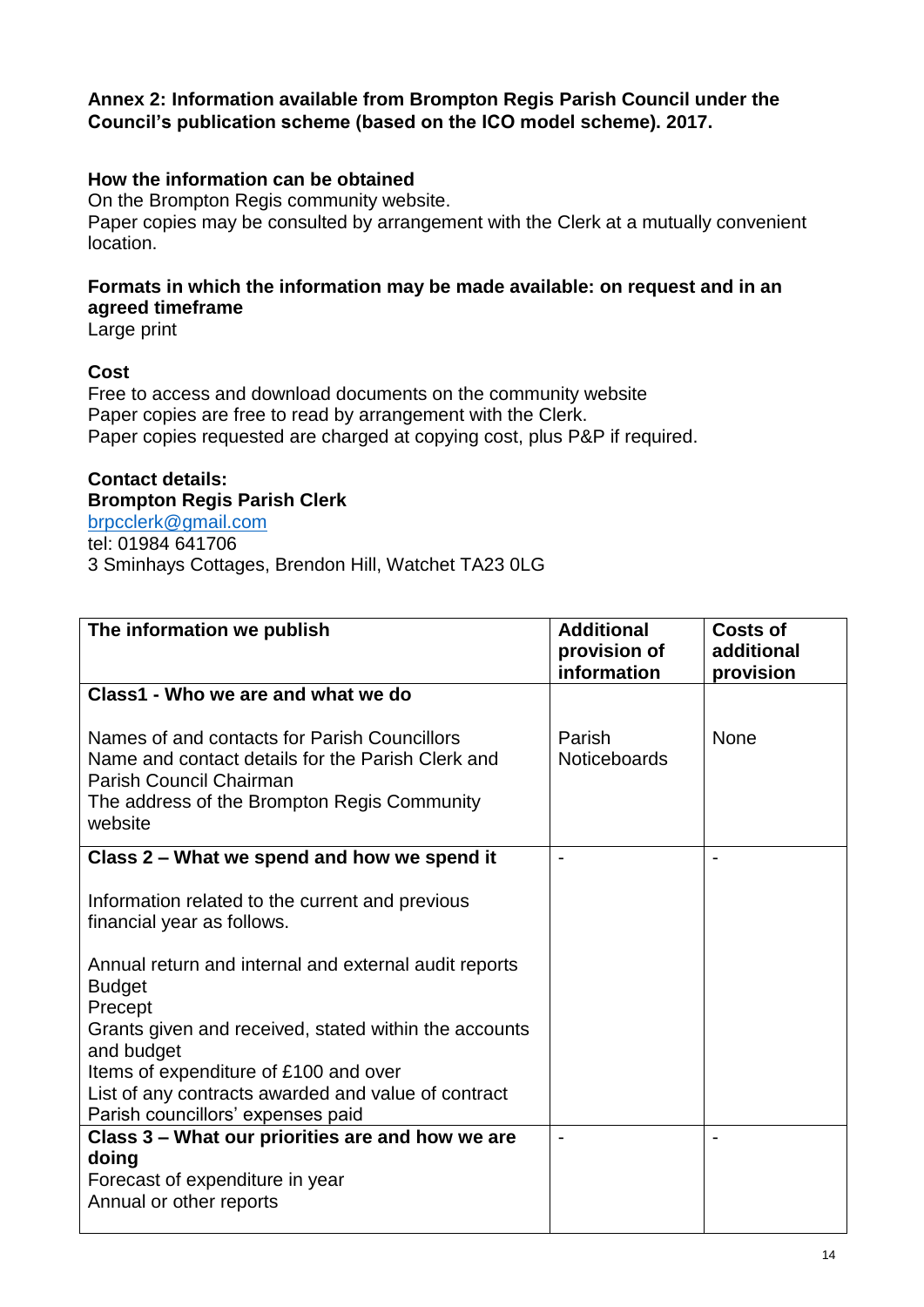| Class 4 – How we make decisions<br>Timetable of meetings<br>Agenda for the forthcoming meeting<br>Approved minutes of meetings held in the previous 12 | <b>Parish Council</b><br><b>Noticeboards</b> | <b>None</b> |
|--------------------------------------------------------------------------------------------------------------------------------------------------------|----------------------------------------------|-------------|
| months<br>Where minutes do not state the Council's response to                                                                                         |                                              |             |
| consultations and planning applications, a statement of                                                                                                |                                              |             |
| responses made                                                                                                                                         |                                              |             |
| Reports made to Council meetings                                                                                                                       |                                              |             |
| Class 5 – Our policies and procedures                                                                                                                  |                                              |             |
| Standing orders                                                                                                                                        |                                              |             |
| Financial standing orders                                                                                                                              |                                              |             |
| <b>Councillors' Code of Conduct</b>                                                                                                                    |                                              |             |
| Policy and procedure for handling requests for                                                                                                         |                                              |             |
| information (this is contained within the Standing                                                                                                     |                                              |             |
| orders)                                                                                                                                                |                                              |             |
| Complaints procedure (including those covering                                                                                                         |                                              |             |
| requests for information and operating the publication<br>scheme)                                                                                      |                                              |             |
| <b>Publication Scheme</b>                                                                                                                              |                                              |             |
| Records Management and Information Security policy<br><b>Data Protection Policy</b>                                                                    |                                              |             |
| Schedule of charges (publication of information)                                                                                                       |                                              |             |
| Register of Councillors' interests                                                                                                                     |                                              |             |
| Register of gifts and hospitality                                                                                                                      |                                              |             |
| Class 7 - The services we offer                                                                                                                        | n/a                                          | n/a         |
| None                                                                                                                                                   |                                              |             |

| The Information we receive<br>and make available to the<br>public | Where this information may<br>be accessed                  | <b>Costs of</b><br>access |
|-------------------------------------------------------------------|------------------------------------------------------------|---------------------------|
| Planning applications received<br>from local planning authorities | The Planning Authority's<br>website                        |                           |
|                                                                   | Paper copies may be consulted<br>at the Planning Authority |                           |
|                                                                   | Paper copies may be consulted<br>via the Clerk             |                           |
| Refuse collection arrangements                                    | <b>Community newsletters</b>                               |                           |
|                                                                   | <b>District and County Councils</b>                        |                           |
|                                                                   | <b>Parish Noticeboard</b>                                  |                           |
|                                                                   |                                                            |                           |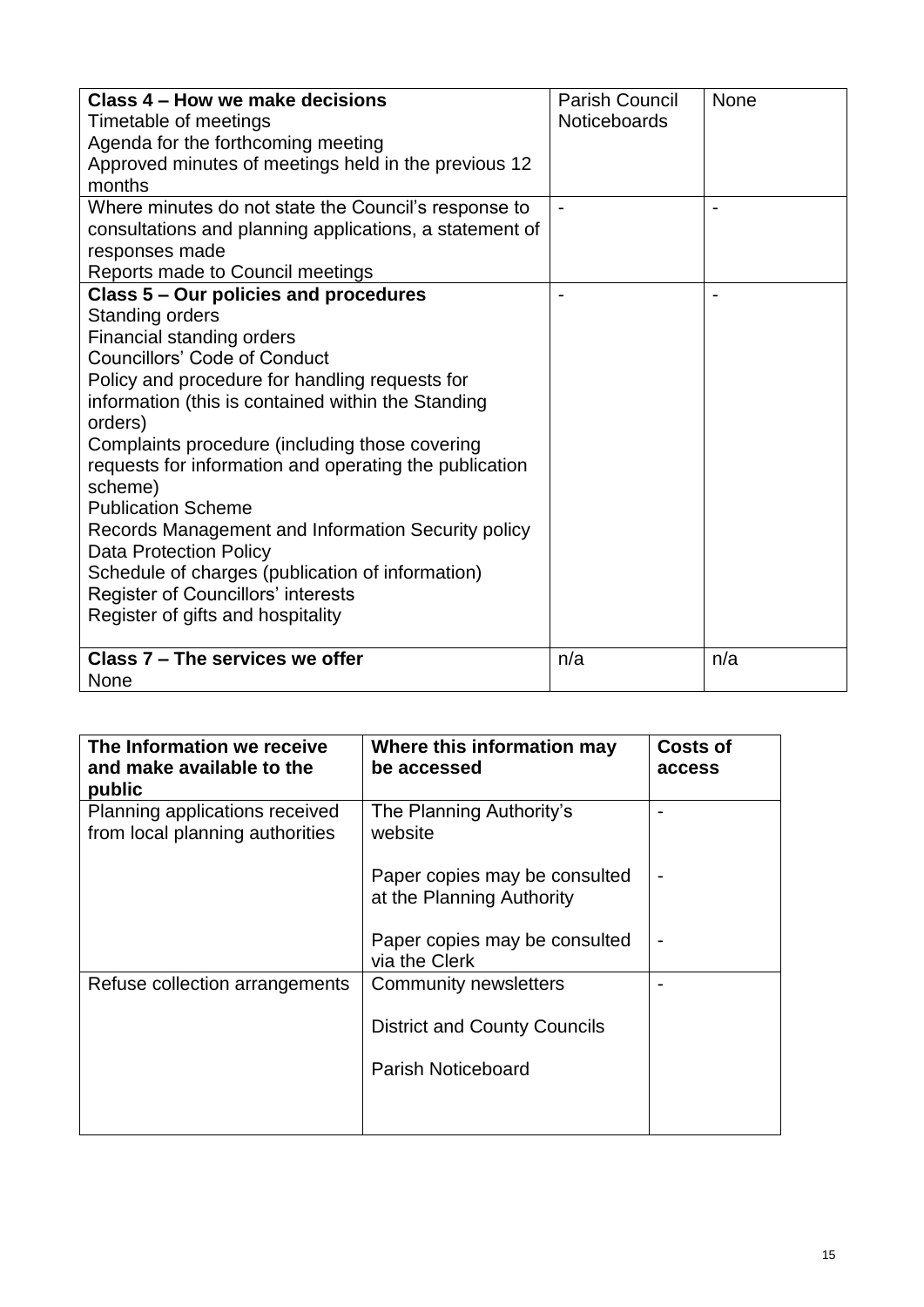| Events in the parish | Community newsletters               | $\overline{\phantom{0}}$ |
|----------------------|-------------------------------------|--------------------------|
|                      | <b>District and County Councils</b> |                          |
|                      | <b>Parish Noticeboard</b>           |                          |

### **SCHEDULE OF CHARGES FOR THE PUBLICATION OF INFORMATION**

| <b>TYPE OF CHARGE</b>    | <b>DESCRIPTION</b>                                 | <b>BASIS OF CHARGE</b>                                      |
|--------------------------|----------------------------------------------------|-------------------------------------------------------------|
| <b>Disbursement cost</b> | Photocopying @ 10p<br>per sheet (black &<br>white) | Actual cost                                                 |
|                          | Photocopying @ 15p<br>per sheet (colour)           | Actual cost                                                 |
|                          |                                                    |                                                             |
|                          | Postage                                            | Actual cost of Royal<br>Mail standard 2 <sup>nd</sup> class |
|                          |                                                    |                                                             |
| <b>Statutory Fee</b>     | As relevant                                        | In accordance with the<br>relevant legislation              |